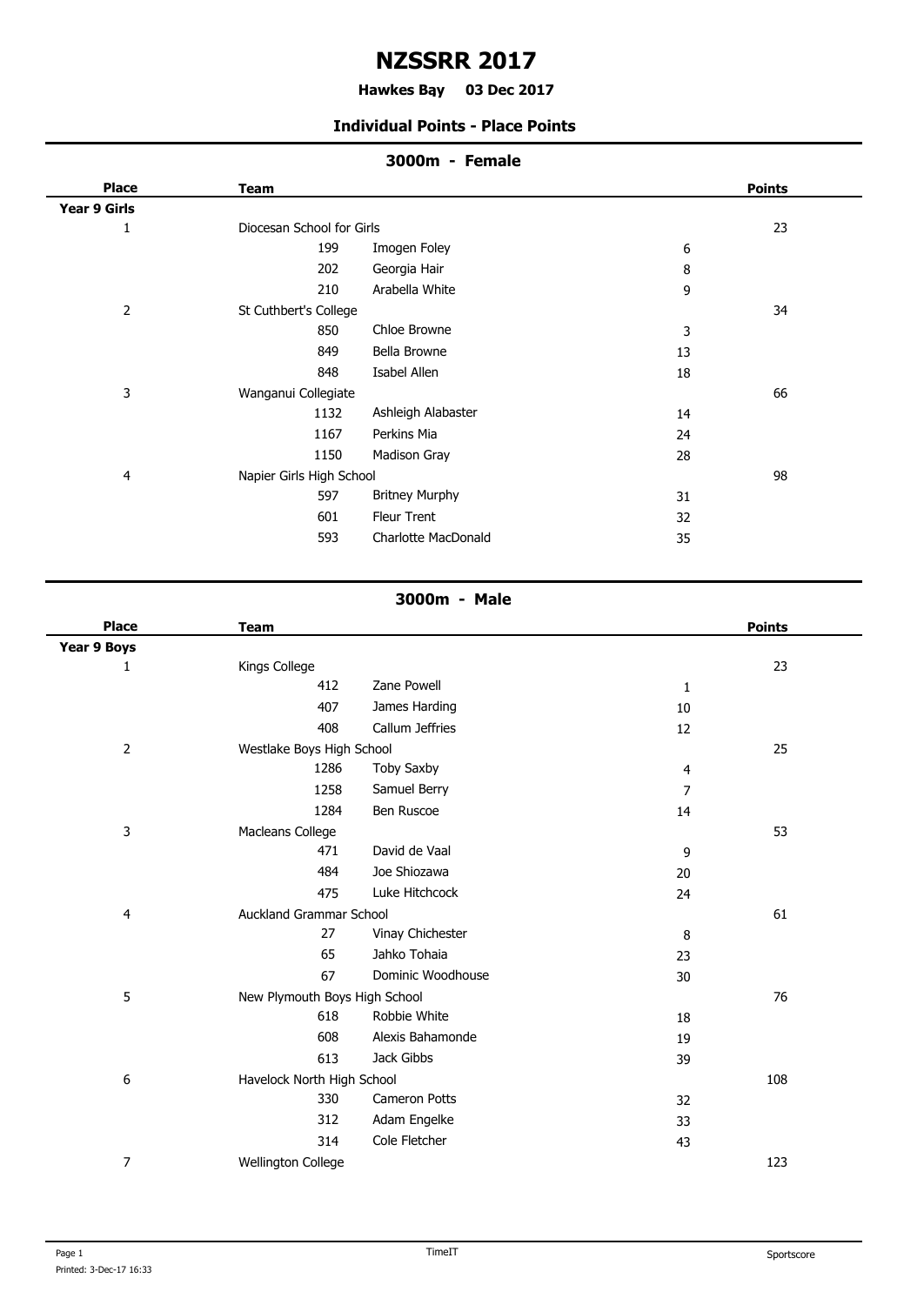### **Individual Points - Place Points**

#### **3000m - Male**

| <b>Place</b> | Team                                |                           |    | <b>Points</b> |
|--------------|-------------------------------------|---------------------------|----|---------------|
|              | 1210                                | Jack Julian               | 26 |               |
|              | 1199                                | Henry Beliveau            | 44 |               |
|              | 1207                                | Tom Hercus                | 53 |               |
| 8            | St Patrick's College (Silverstream) |                           |    | 173           |
|              | 944                                 | Liam Roseingrave          | 49 |               |
|              | 939                                 | Timikara Nihoniho-Russell | 56 |               |
|              | 945                                 | Mackenzie Smith           | 68 |               |

**4000m - Female**

# **Place Team Points Junior Girls** 1 Macleans College 31 Macleans College 31 Macleans 2018 19:30 No. 31 Macleans 2018 19:31 474 Caitlin Harley 7 477 Maddi Hohneck 9 468 Mia Bolton 15 2 St Peter's School 33 987 Charli Miller 1 999 Holly Williams 11 967 Kate Bradley 21 3 Napier Girls High School 51 596 Brooke Morrison 12 588 Samara Eggers 19 600 Kate Stewart 20 **Senior Girls** 1 St Cuthbert's College 37 854 Emily Hackett Pain 855 Emma Hamilton 12 860 Elliette O'Brien 14 2 Wanganui Collegiate 43 1157 Sarah Lambert 9 1133 Caitlyn Alabaster 13 1165 Sarah Matthews 21 3 Waikato Diocesan School 44 1109 Hannah Knighton 1109 Hannah Knighton 11 1111 Grace Ritchie 3 1108 Annabelle Cadogan 40 4 **Tauranga Girls' College 53 Tauranga Girls' College** 53 1052 Arleah Tippins 5 1049 Abbie Mortimer 20 1050 Lauren Shields 28 5 Thames High School 62 1078 Michelle Hayes 8 1080 Angela Napier 25

6 **Diocesan School for Girls 89 Diocesan School for Girls** 89

7 New Plymouth Girls High School **1996** New Plymouth Girls High School

1077 Jessica Hayes 29

204 India James 17

208 Conor Tarrant 53

625 Maya Irving 10 630 Dana Phelan 42 623 Lilah Gilgenberg 43

200 Izzy Gill 19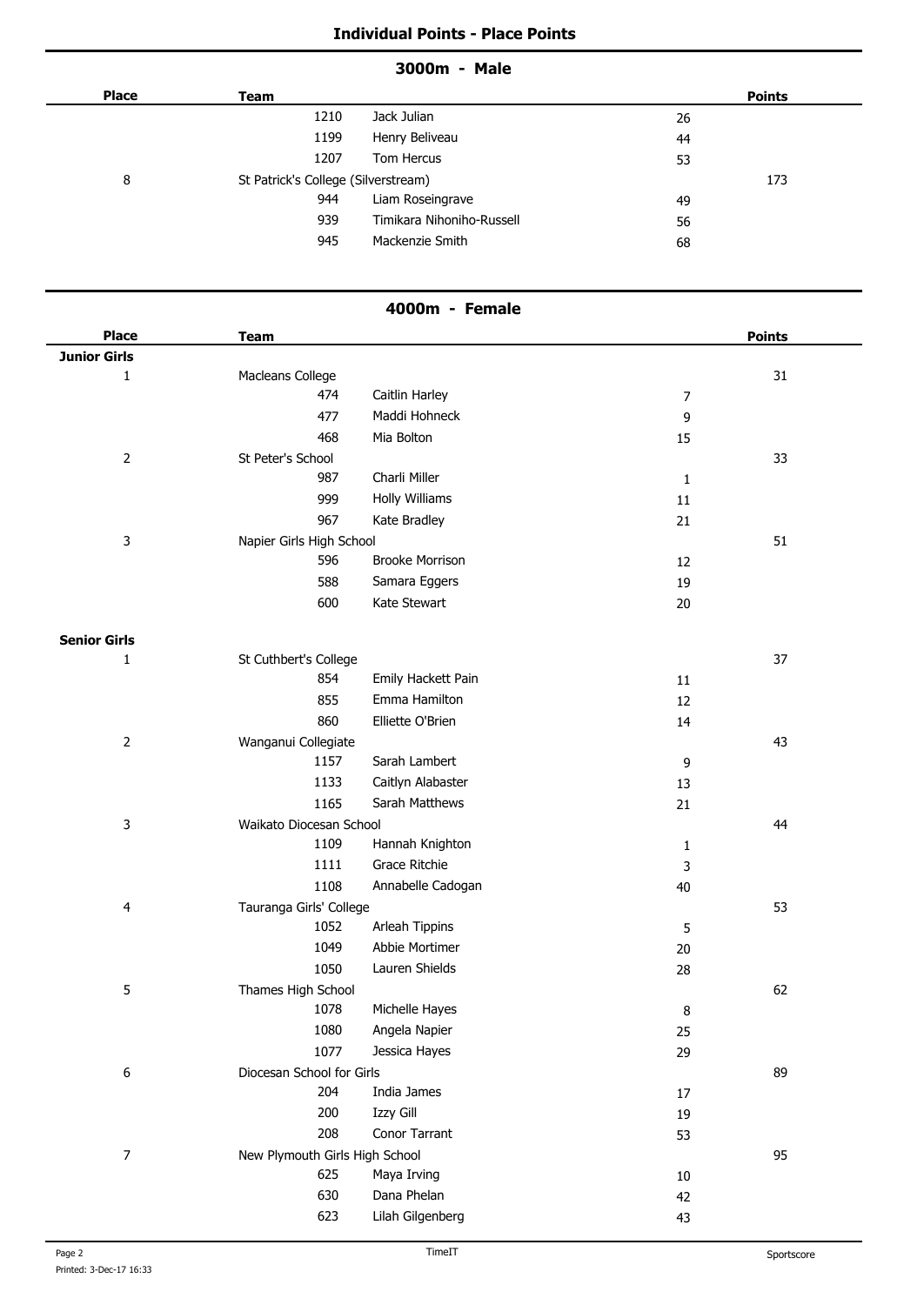# **Individual Points - Place Points**

#### **4000m - Female**

| <b>Place</b> | Team                     |                 | <b>Points</b> |
|--------------|--------------------------|-----------------|---------------|
| 8            | Napier Girls High School |                 | 99            |
|              | 595                      | Jessica Moffett | 22            |
|              | 584                      | Isobel Angland  | 31            |
|              | 598                      | Lilian Shaw     | 46            |

### **4000m - Male**

| <b>Place</b>       | <b>Team</b>                     |                        |    | <b>Points</b> |
|--------------------|---------------------------------|------------------------|----|---------------|
| <b>Junior Boys</b> |                                 |                        |    |               |
| 1                  | Westlake Boys High School       |                        |    | $10\,$        |
|                    | 1267                            | <b>Blair Hill</b>      | 1  |               |
|                    | 1269                            | Max Johnson            | 4  |               |
|                    | 1270                            | Arsh Kazi              | 5  |               |
| 2                  | Napier Boys High School         |                        |    | 38            |
|                    | 580                             | <b>Oliver Marshall</b> | 8  |               |
|                    | 583                             | Max Taylor             | 9  |               |
|                    | 577                             | Reid Livingston        | 21 |               |
| $=$                | Auckland Grammar School         |                        |    | 38            |
|                    | 37                              | Sam Heyes              | 2  |               |
|                    | 21                              | Eshaan Arora           | 14 |               |
|                    | 29                              | Cody Dalton            | 22 |               |
| 4                  | Wellington College              |                        |    | 76            |
|                    | 1198                            | Jamie Barnes           | 6  |               |
|                    | 1223                            | <b>Matthew Smaill</b>  | 31 |               |
|                    | 1233                            | Rowan Woolloff         | 39 |               |
| 5                  | Hamilton Boys High School       |                        |    | 81            |
|                    | 261                             | Andrew Carr            | 20 |               |
|                    | 278                             | <b>Blake Wisnewski</b> | 23 |               |
|                    | 266                             | Kalyan Gujju           | 38 |               |
| 6                  | St Peter's School               |                        |    | 122           |
|                    | 971                             | James Corbett          | 15 |               |
|                    | 995                             | Jamal Roberton         | 50 |               |
|                    | 993                             | Thomas Pienaar         | 57 |               |
| $\overline{7}$     | Sacred Heart College (Auckland) |                        |    | 134           |
|                    | 774                             | <b>Andrew Matthews</b> | 27 |               |
|                    | 764                             | Michael Comley         | 52 |               |
|                    | 766                             | Fergus Harland         | 55 |               |

# **6000m - Male**

| <b>Place</b>       | Team                      |                       |    | <b>Points</b> |
|--------------------|---------------------------|-----------------------|----|---------------|
| <b>Senior Boys</b> |                           |                       |    |               |
| Ŧ                  | Westlake Boys High School |                       |    | 23            |
|                    | 1277                      | Murdoch McIntyre      |    |               |
|                    | 1268                      | Stuart Hofmeyr        | 4  |               |
|                    | 1271                      | Zach Keenan           | 18 |               |
| 2                  | Hamilton Boys High School |                       |    | 61            |
|                    | 276                       | Connor Tristram       | 7  |               |
|                    | 277                       | Sean Trowern          | 25 |               |
|                    | 275                       | <b>William Swales</b> | 29 |               |
| 3                  | Tauranga Boys' College    |                       |    | 74            |